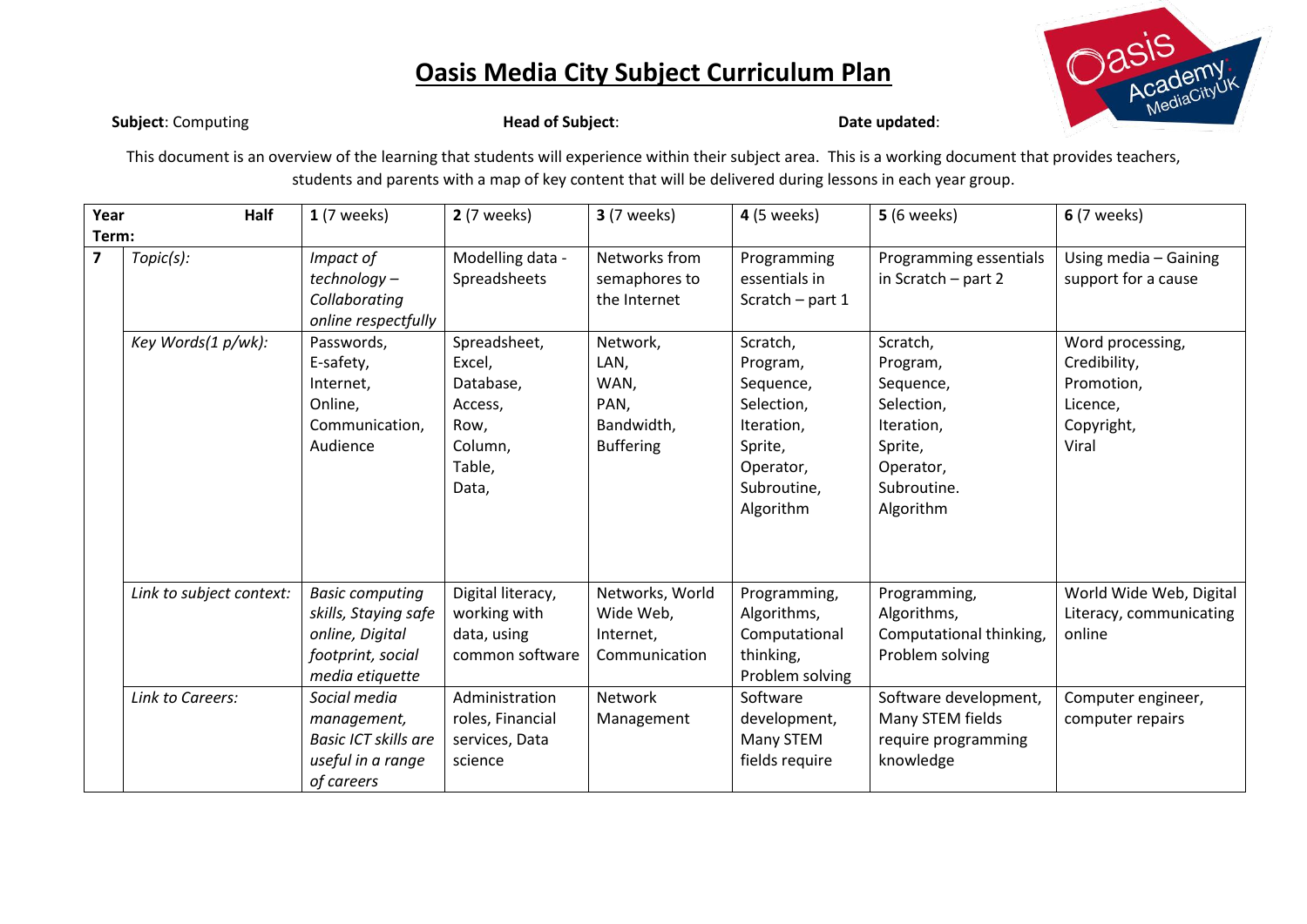

|                |                          |                                                                                                                   |                                                                                                  |                                                                          | programming<br>knowledge                                |                                                                                  |                                                                        |
|----------------|--------------------------|-------------------------------------------------------------------------------------------------------------------|--------------------------------------------------------------------------------------------------|--------------------------------------------------------------------------|---------------------------------------------------------|----------------------------------------------------------------------------------|------------------------------------------------------------------------|
|                | Assessment Type:         |                                                                                                                   |                                                                                                  |                                                                          |                                                         |                                                                                  |                                                                        |
| 8              | Topic(s):                | Programming<br>essentials in<br>Scratch - part 2                                                                  | Introduction to<br>Python<br>Programming                                                         | Developing for<br>the Web                                                | Media - Vector<br>Graphics                              | Mobile App<br>Development                                                        | <b>Computing Systems</b>                                               |
|                | Key Words(1 p/wk):       | Scratch,<br>Program,<br>Sequence,<br>Selection,<br>Iteration,<br>Sprite,<br>Operator,<br>Subroutine.<br>Algorithm | Sequence,<br>Selection,<br>Iteration,<br>Algorithm,<br>Variable,<br>String,<br>Integer,<br>Float | World Wide Web,<br>HTML,<br>CSS,<br>Javascript,<br>IDE,<br>Search engine | Pixel,<br>Vector,<br>Bitmap,<br>Graphics,<br>Scaling,   | World Wide Web,<br>Application,<br>Programming,<br>Variable,<br>Input,<br>Output | Logical,<br>Processor,<br>Memory,<br>Storage,<br>Hardware,<br>Software |
|                | Link to subject context: | Programming,<br>Algorithms,<br>Computational<br>thinking, Problem<br>solving                                      | Programming,<br>Algorithms,<br>Computational<br>thinking, Problem<br>solving                     | Programming,<br>Algorithms,<br>World Wide Web                            | Graphics, World<br>Wide Web, Basic<br><b>ICT skills</b> | Programming,<br>Algorithms,<br>Computational thinking,<br>problem solving        | Basic ICT skills,<br>computer science,<br>hardware                     |
|                | Link to Careers:         | Software<br>development,<br>Many STEM fields<br>require<br>programming<br>knowledge                               | Software<br>development,<br>Many STEM fields<br>require<br>programming<br>knowledge              | Web<br>development,<br>social media                                      | Graphics design                                         | Software development,<br>Many STEM fields<br>require programming<br>knowledge    | Computer repair,<br>engineering                                        |
|                | Assessment Type:         |                                                                                                                   |                                                                                                  |                                                                          |                                                         |                                                                                  |                                                                        |
| $\overline{9}$ | Topic(s):                | Programming<br>essentials in<br>Scratch - part 2                                                                  | Introduction to<br>Python<br>Programming                                                         | Developing for<br>the Web                                                | Media - Vector<br>Graphics                              | Mobile App<br>Development                                                        | <b>Computing Systems</b>                                               |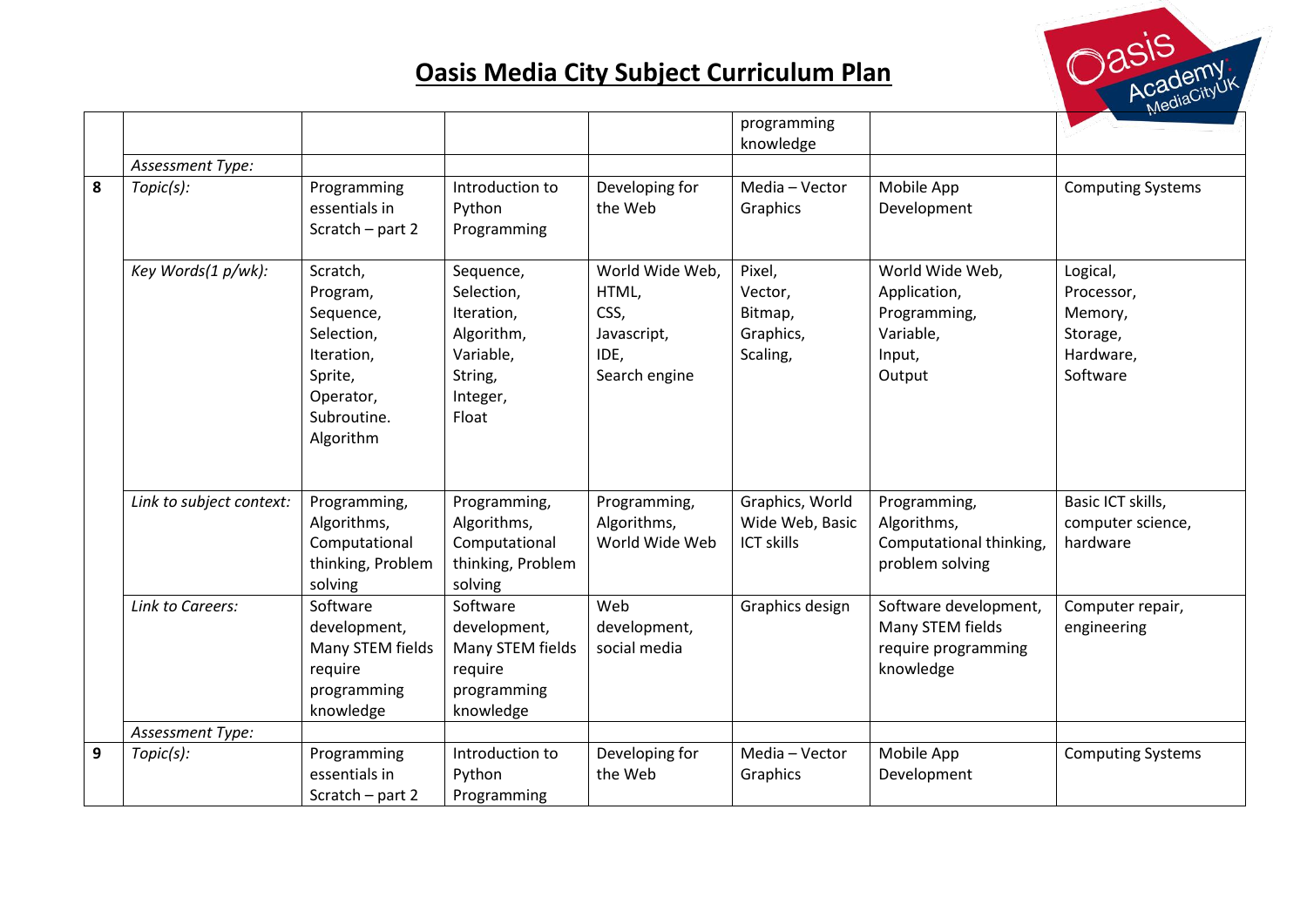

|    | Key Words(1 p/wk):            | Scratch,          | Sequence,         | World Wide Web,  | Pixel,            | World Wide Web,                    | Logical,                |
|----|-------------------------------|-------------------|-------------------|------------------|-------------------|------------------------------------|-------------------------|
|    |                               | Program,          | Selection,        | HTML,            | Vector,           | Application,                       | Processor,              |
|    |                               | Sequence,         | Iteration,        | CSS,             | Bitmap,           | Programming,                       | Memory,                 |
|    |                               | Selection,        | Algorithm,        | Javascript,      | Graphics,         | Variable,                          | Storage,                |
|    |                               | Iteration,        | Variable,         | IDE,             | Scaling,          | Input,                             | Hardware,               |
|    |                               | Sprite,           | String,           | Search engine    |                   | Output                             | Software                |
|    |                               | Operator,         | Integer,          |                  |                   |                                    |                         |
|    |                               | Subroutine.       | Float             |                  |                   |                                    |                         |
|    |                               | Algorithm         |                   |                  |                   |                                    |                         |
|    |                               |                   |                   |                  |                   |                                    |                         |
|    | Link to Subject               | Programming,      | Programming,      | Programming,     | Graphics, World   | Programming,                       | Basic ICT skills,       |
|    | Context:                      | Algorithms,       | Algorithms,       | Algorithms,      | Wide Web, Basic   | Algorithms,                        | computer science,       |
|    |                               | Computational     | Computational     | World Wide Web   | <b>ICT skills</b> | Computational thinking,            | hardware                |
|    |                               | thinking, Problem | thinking, Problem |                  |                   | problem solving                    |                         |
|    |                               | solving           | solving           |                  |                   |                                    |                         |
|    | <b>Link to Careers</b>        | Software          | Software          | Web              | Graphics design   | Software development,              | Computer repair,        |
|    |                               | development,      | development,      | development,     |                   | Many STEM fields                   | engineering             |
|    |                               | Many STEM fields  | Many STEM fields  | social media     |                   | require programming                |                         |
|    |                               | require           | require           |                  |                   | knowledge                          |                         |
|    |                               | programming       | programming       |                  |                   |                                    |                         |
|    |                               | knowledge         | knowledge         |                  |                   |                                    |                         |
| 10 | Assessment Type:<br>Topic(s): | Programming       | Programming part  | Programming part | Programming       |                                    | Algorithms Part 2       |
|    |                               | part 1: Sequence  | 2: Selection      | 3: Iteration     | Part 4:           | Programming Part 5:<br>Strings and | (Theory), Data          |
|    |                               | (practical),      | (practical),      | (practical),     | Subroutines       | Lists(practical), Data             | Representations(Theory) |
|    |                               | Computer          | Computer          | Computer         | (practical),      | representations(Theory)            |                         |
|    |                               | Systems (Theory)  | Systems(Theory)   | Systems(Theory)  | Algorithms part   |                                    |                         |
|    |                               |                   |                   |                  | 1(Theory)         |                                    |                         |
|    | Key Words(1 p/wk):            | Sequence,         | Sequence,         | Sequence,        | Sequence,         | Sequence,                          | Sequence,               |
|    |                               | Selection,        | Selection,        | Selection,       | Selection,        | Selection,                         | Selection,              |
|    |                               | Iteration,        | Iteration,        | Iteration,       | Iteration,        | Iteration,                         | Iteration,              |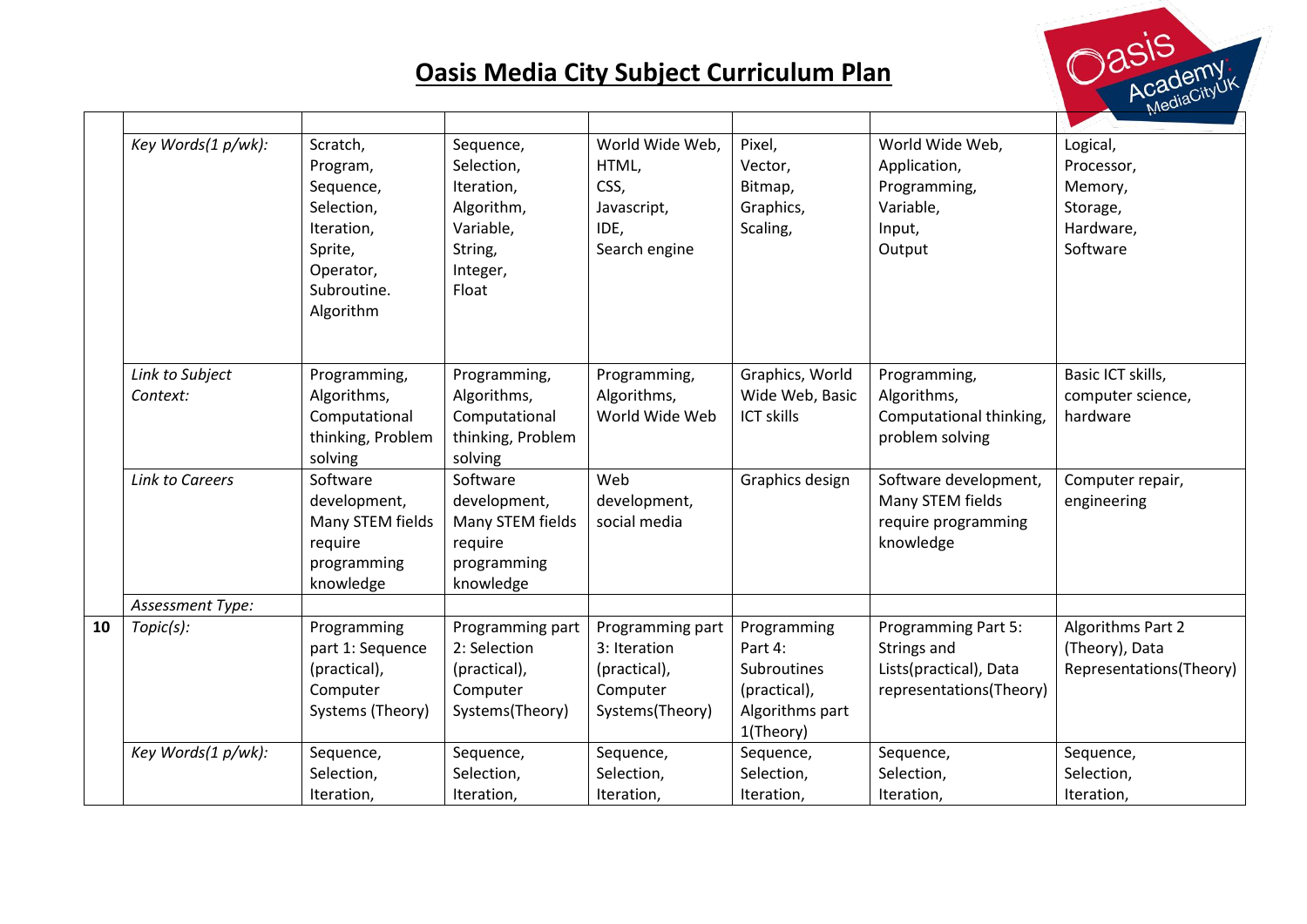

**Key Questions:**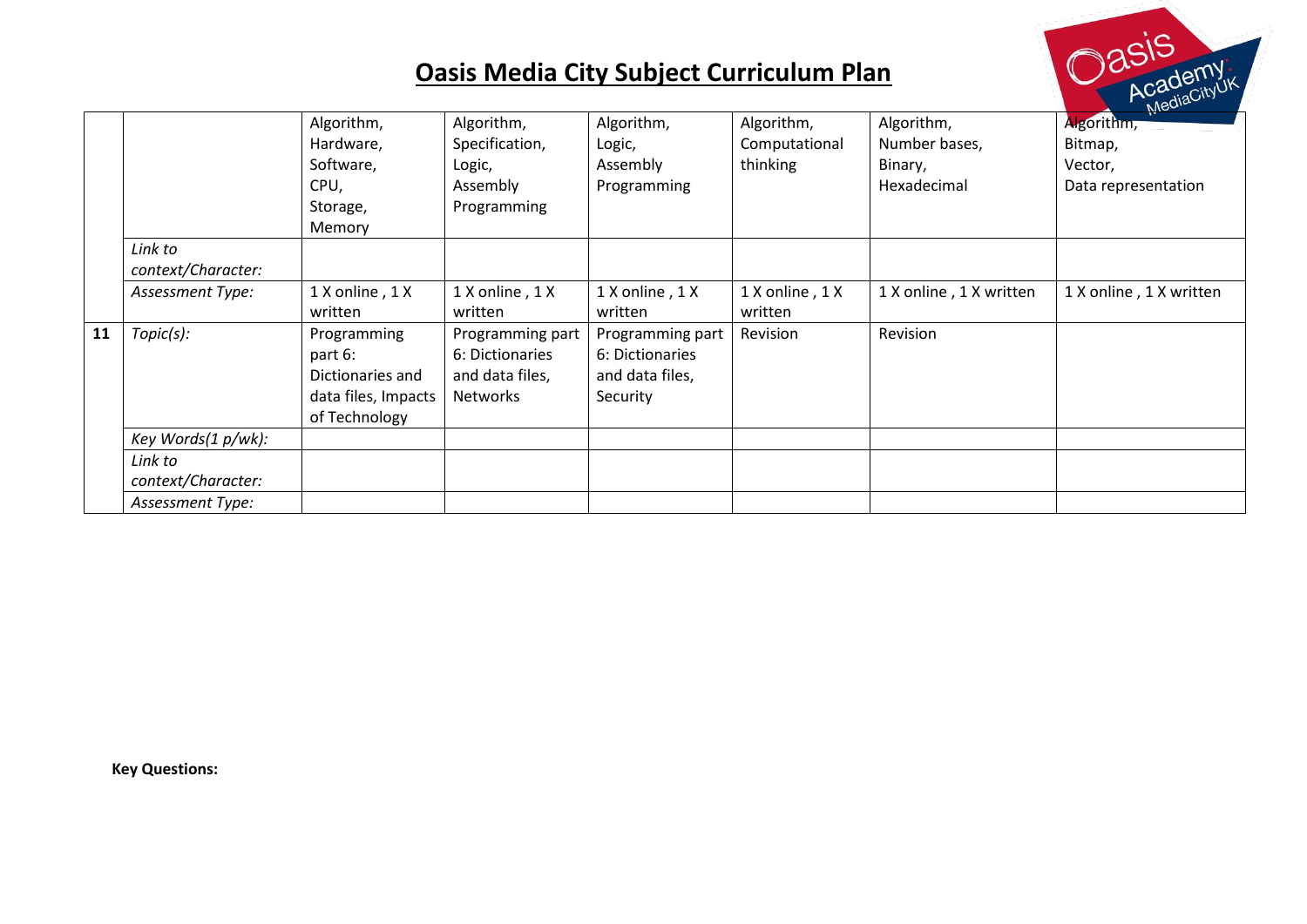

1. What is the overarching intent for your curriculum?

The overall aim of the curriculum is to teach students how to use computers effectively and safely for a variety of tasks. The program has a mix of day to day digital literacy and ICT skills as well as the more subject specific computer science skills such as computational thinking and programming.

The program is currently designed to take into account that students have had very little computing education until this point. Due to this each year group will do a similar introduction computing and E-safety unit. In future years this unit will be adapted for years 8 and 9 to take into account the lessons they received the previous years so that we can embed and build upon this knowledge.

Years 7 to 9 have been planned to give a broad taste of the most important aspects of computing covering all aspects of they Key Stage curriculum and the 3 areas of computing (Digital Literacy, ICT and Computer Science). Year 9 has been planned to include some key stage 3 topics that are also integral to the Computer Science GCSE so that they will be better prepared if this is introduced for the 2021/22 academic year.

2. How does this curriculum build student's knowledge of the world around them both locally and nationally?

The curriculum includes units of E-safety to ensure that students are aware of the risks of being online as well as how to reduce the risk and stay safe. Students will have the opportunity to use a wide range of software types many of which (Spreadsheets, Database, Word Process, PowerPoint) are now an integral part of almost any career path as more and more industries rely of technology for their day to day operations.

3. How is this curriculum designed to engage students and develop a passion for the subject?

The curriculum covers many different aspects of computing with links to a great number of rewarding and exiting careers. As students use and will continue to use more and more technology in their day to day life this subject offers that a way to understand how the technology works, how to develop for this technology as well as how to use it effectively and safely.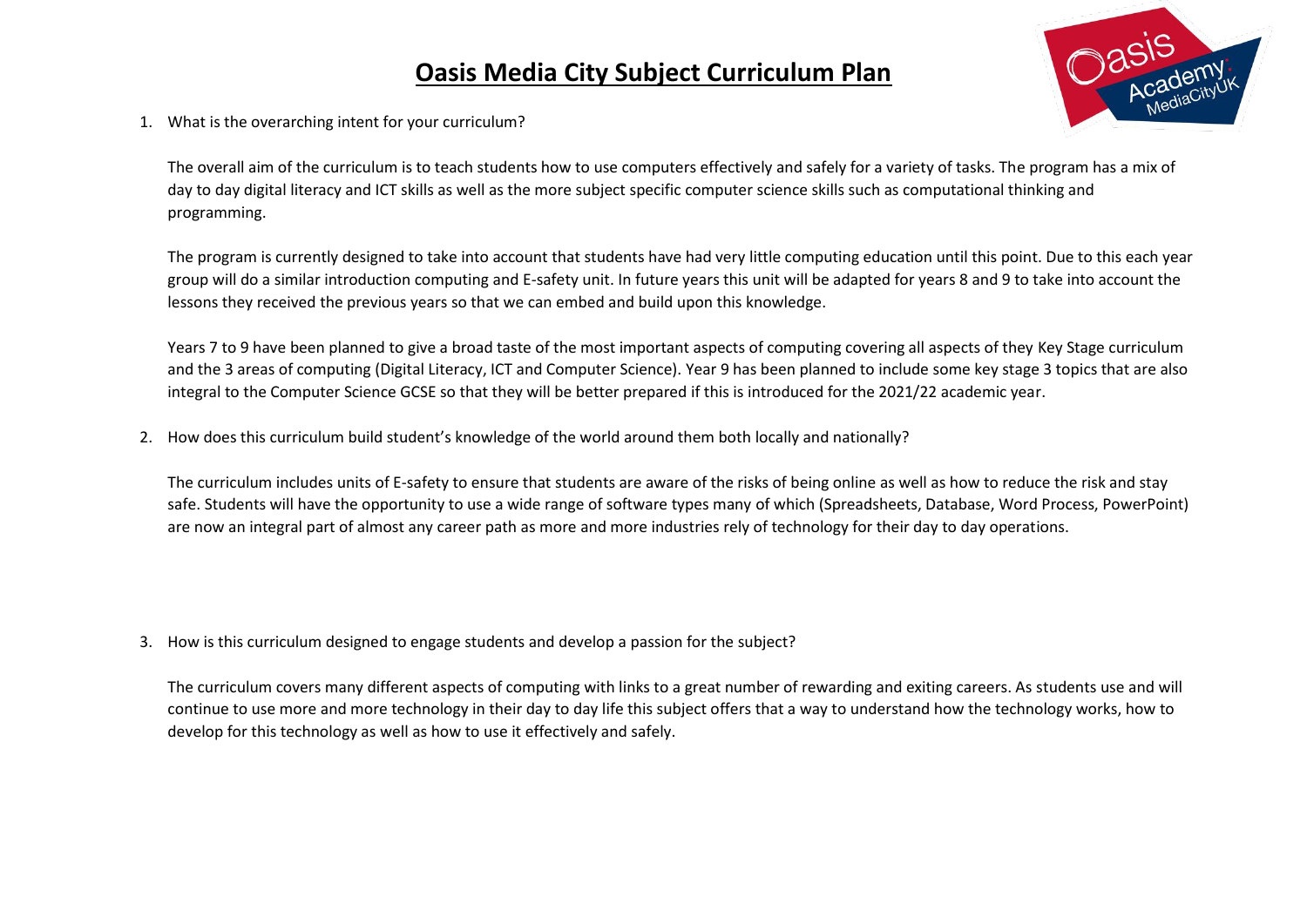

Many of the units allow the students to show their creative ability when finding solutions to problems or creating images and animations. Programming although in one way a rigid and logical discipline rewards students who think outside the box and can come up with creative solutions.

4. How does this curriculum cater for the needs of our students?

The curriculum will provide them with the knowledge and skills to use technology safely and effectively. This will be required in almost any career path that they choose. The e-safety units allow them to keep themselves safe when online both now and in the future. By showing students how computers work as well as allowing them to work with a number of different software packages they will have the skills to quickly adapt to using new software packages in the future.

5. How is assessment used to improve learning?

I will use low stakes quizzes Multiple choice to ascertain learning and recognise misconceptions and build a resilient attitude to learning. Each lesson will start with a do now focussed on retrieval. I will periodically test students of the knowledge organiser. Formative assessment will be used as an indicator for what needs to be taught before the summative assessment.

6. What skills will students develop that can be used in other subject areas and beyond their school life?

Students will use a number of the software packages required for computing lessons in other subjects. This will allow them to use the packages more effectively in other subjects so that they can focus on completing the task rather than learning the software. This exposure to a number of software packages also gives students a working knowledge universal software rules such as laving and loading files, where to expect to find common tools, how to troubleshoot common issues which makes learning to use new software easier.

Along side the digital literacy and ICT skills students also learn problem solving in a number of computer science lessons. Students are taught how to break down complex problems into smaller manageable chunks that can be solved one at a time and abstract away unnecessary information to focus their attention on what is required.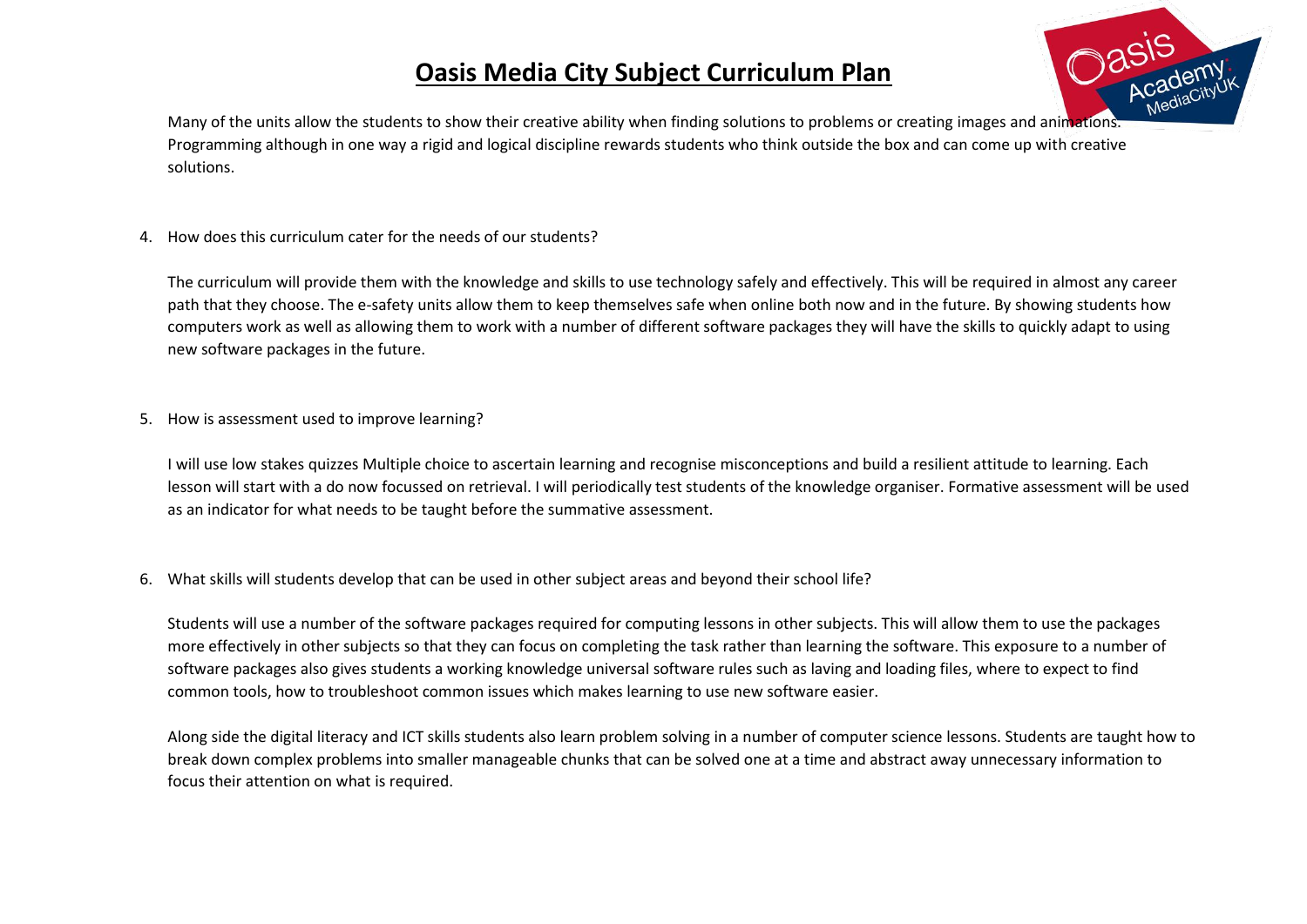

7. How is learning planned to progressively develop pupil's knowledge and understanding over time?

The curriculum is planned to first teach students the basic concepts of the subject (e.g. Computational thinking, Algorithms) and then apply them in a number of different ways in different units. Lessons will constantly make use of retrieval techniques especially at the start of the lesson. Many later units use the same basic concepts as earlier units but simply apply them in more complex ways such as flowcharts – visual programming – textual programming (Python) all utilise computational thinking techniques and algorithms.

Although only 1 unit is specifically focussed on software use (Spreadsheets and databases) the students will use a variety of different software packages across the curriculum (e.g. presentation software, word processing software, web browsers, and programming IDE's). I also intent to utilise as number of web based platforms in place of traditional installed software packages to further build students resilience when having to use unfamiliar software packaged.

8. How is learning sequenced over time to ensure students retain knowledge and are more successful at recalling?

The do now activity at the start of every lessons will be focussed on improving recall. The students will re-use software packages at different times in the course. A number of units build upon knowledge from previous units, in these cases parts of lessons will be focussed on more in depth retrieval of prior learning before introducing the new material. Assessments will include questions on previous topics.

9. How is this curriculum adapted to cater for the needs of students with different starting points?

This version of the curriculum is designed for every student in years 7-9 to start from the very basics and assumed no prior knowledge. A number of the units require prior knowledge and will also include sections that focus on retrieval. During these parts of the lessons students who were not present of the original lesson can be introduced to the concept and provided scaffolded tasks to being them up to date.

10. How will you ensure teachers have the relevant knowledge, expertise and practical skills to deliver your curriculum effectively?